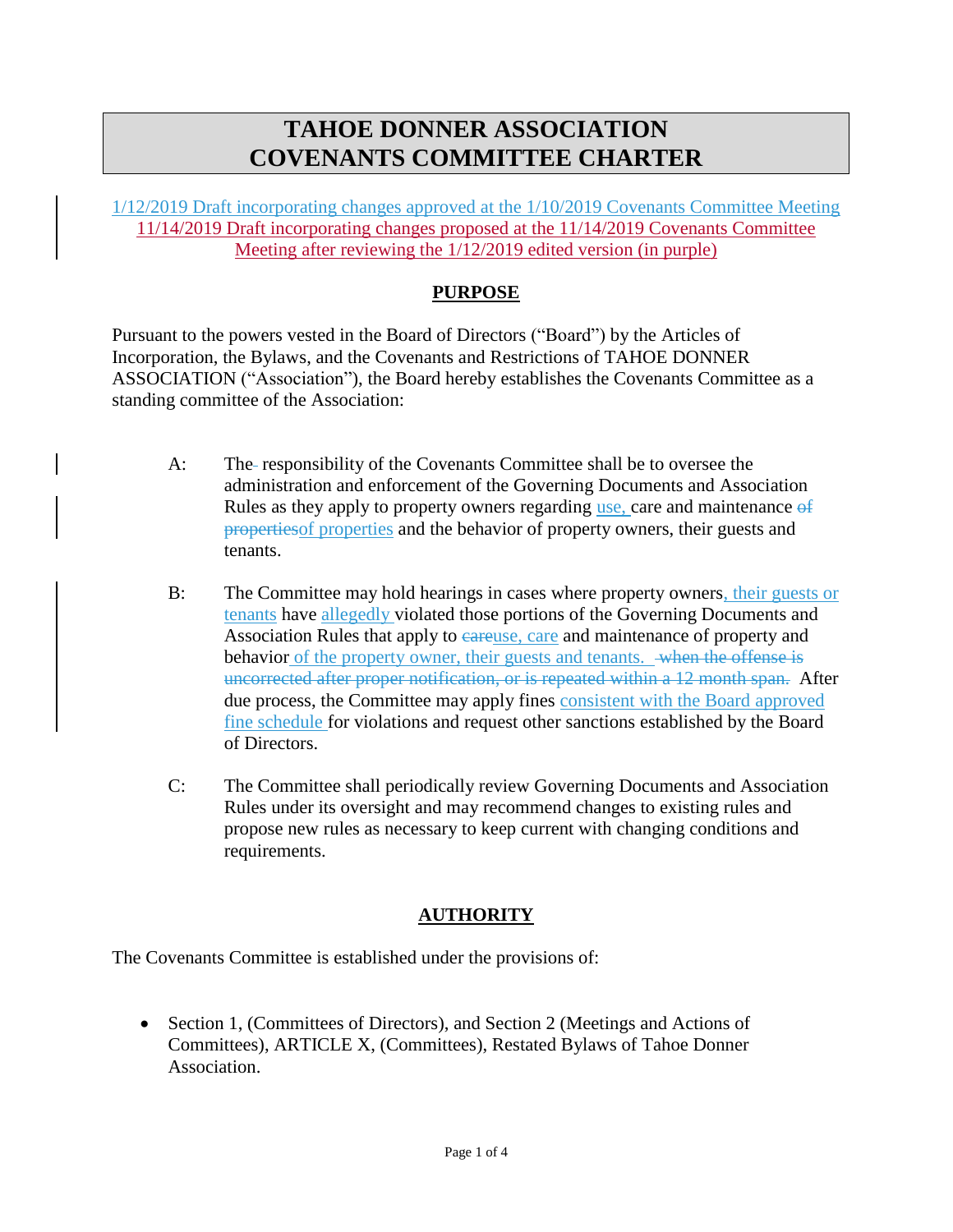- Resolution 2005-8, Committee Policy, Tahoe Donner Association Board of Directors, September 15, 2005.
- ARTICLE VIII, (Board Meetings), Restated Bylaws of Tahoe Donner Association
- Section 7, (Covenants Committee) ARTICLE XIII, (Breach and Default), First Restated Declaration of Covenants and Restrictions of Tahoe Donner Association.

The Committee shall have no authority to act on behalf of the Association, other than to formulate and present recommendations to the Board related to its stated purpose and to administer items A,BA, B, & C listed above. The scope of the activities of the Committee is entirely at the discretion of the Board. The committee shall not engage in any activities that have not been requested by the Board either specifically or via the annual agenda of the committee, which will be set by the Board at each year's January regular Board meeting.

# **MEMBERSHIP AND CHAIRPERSON**

The Committee shall consist of five seven (7) five (5) regular, voting members. There may also be up to four  $f_{\text{out}}(4)$  five  $(5)$ -alternate, non-voting members. Alternate members are encouraged to attend all meetings and participate in Committee decisionsdiscussions, but may only vote if an insufficient number of regular members are present to constitute a quorum. Members and alternates may attend meetings via telephone or other electronic means. However, members and alternates are encouraged to attend in person.

Any member of the Association who is in good standing, who has a positive interest in contributing to the welfare of the Association, who is prepared to invest the necessary time, and who does not present a conflict of interest, is eligible to apply for appointment as a member of the Committee. Members who possess an administrative background or experience will be given preference in appointment to the Committee. Association members who, within the previous two years, have been found at properly noticed hearings to have been in violation of Association rules more than one time are not eligible to apply. Committee members or Alternates who, within the previous two years, have been found at properly noticed hearings to have been in violation of Association rules more than one time may be subject to a recommendation of removal. Such recommendation to be voted on by the Committee. Directors and their immediate family members are ineligible for appointment. Co-owners of a property and immediate family members shall be ineligible to serve simultaneously on the Committee, in addition no Architectural Standards Committee members or their immediate family members are eligible. The Board shall make all appointments to the Committee.

Other than when the Board finds an exception, regular and alternate members shall be appointed for a finite term of two years (subject to reappointment). Said terms shall be staggered where practicable in order to promote continuity within the Committee.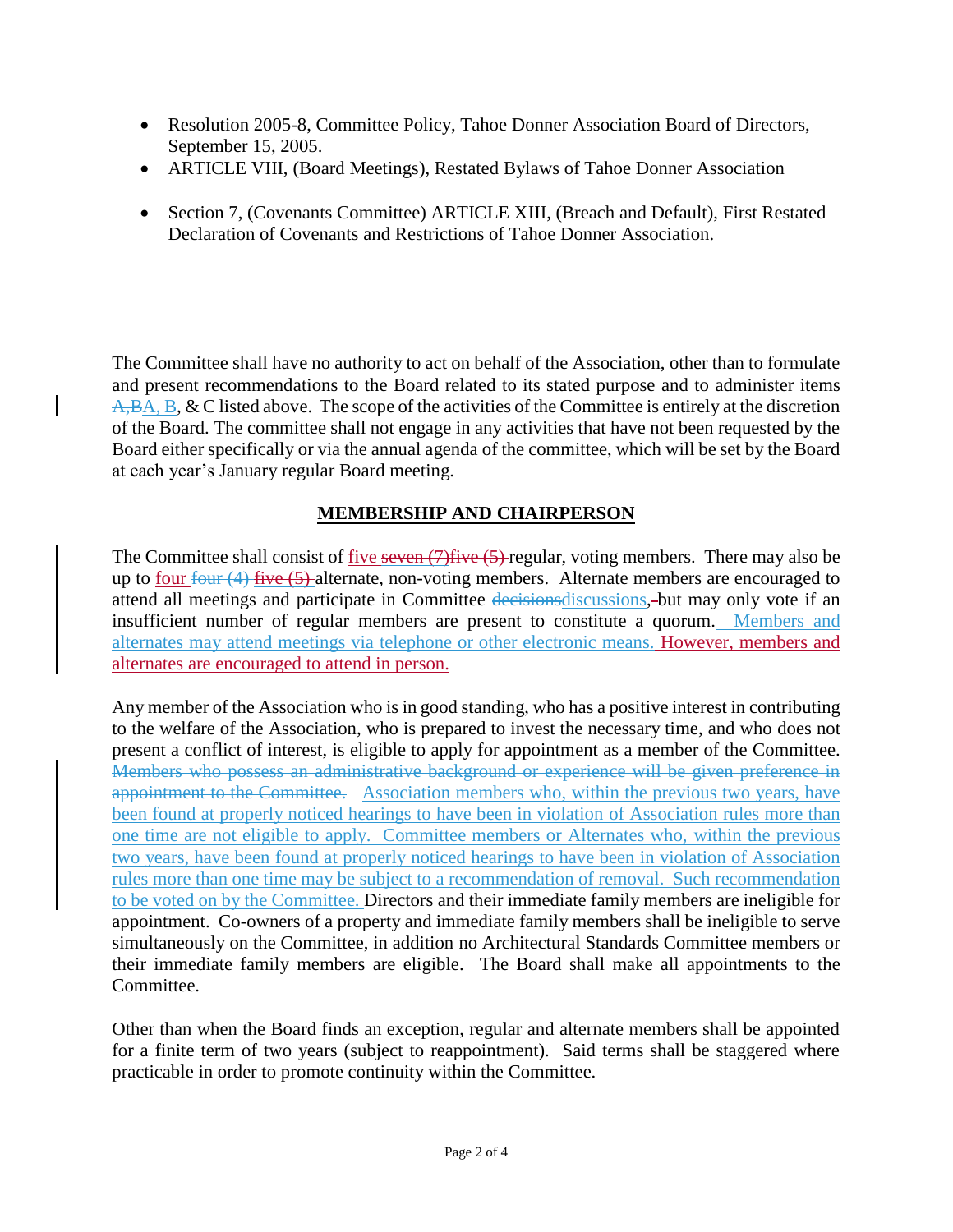All prospective new committee members wishing to be appointed, and current Committee members desiring reappointment, shall submit to the Executive Assistant a written request stating their interest in serving on the Committee; all such requests shall be forwarded to the Board. Initial applications shall include a brief resume of the applicant's talents or experience which is relevant to the contribution that the applicant can bring to the Committee; a brief resume is not required for reappointment applications. Prospective members will be required to attend and participate in person at two three committee meetings of which one meeting must be in person, meetings before the committee requests approval frommakes a recommendation to the Board for or against their appointment.

The Committee shall elect, from among its membership, the Committee's Chairperson, who will serve for a period of one year. If no other Committee member is then willing to assume the duties of the Chairperson, the incumbent Chairperson may be reappointed by the Board.

The provisions of the Association's Committee Policy, as set forth in Resolution 2005-8 or subsequent Board action, shall apply to the Committee.

# **COMMITTEE ADMINISTRATION**

### **Meetings:**

Committee meetings shall be at the discretion of the Committee Chairperson, unless otherwise directed by the Board. Normally, meetings shall be held monthly; however, meetings can be held as infrequently as every three months if the Committee's business does not justify more frequent meetings. Meetings are open to all property owners and will be noticed on the Northwoods Clubhouse bulletin board; notice is required by ARTICLE VIII, Restated Bylaws of Tahoe Donner Association. Committee members are expected to attend scheduled meetings on a regular basis. Summaries of the discussions, along with a record of actions and recommendations made, shall be maintained and provided to the Board. Decisions of the Committee shall be reached by the majority vote of members present and constituting a quorum.

Due to privacy issues, the general public, including Association Members, -may be excluded from special meetings or that portion of regular meetings when hearings are being held that may result in disciplinary action for-property owners.

#### **Quorum Requirements:**

A quorum of at least three (3) members (regular or, if insufficient regular members are present, alternate) shall be required to conduct business and / or hearings.

#### **Reporting Requirements:**

1. The Chairperson, or a duly appointed representative, shall report periodically to the Board, General Manager or Staff Liaison on the actions of the Committee. Reports may be written, oral, or a combination thereof.